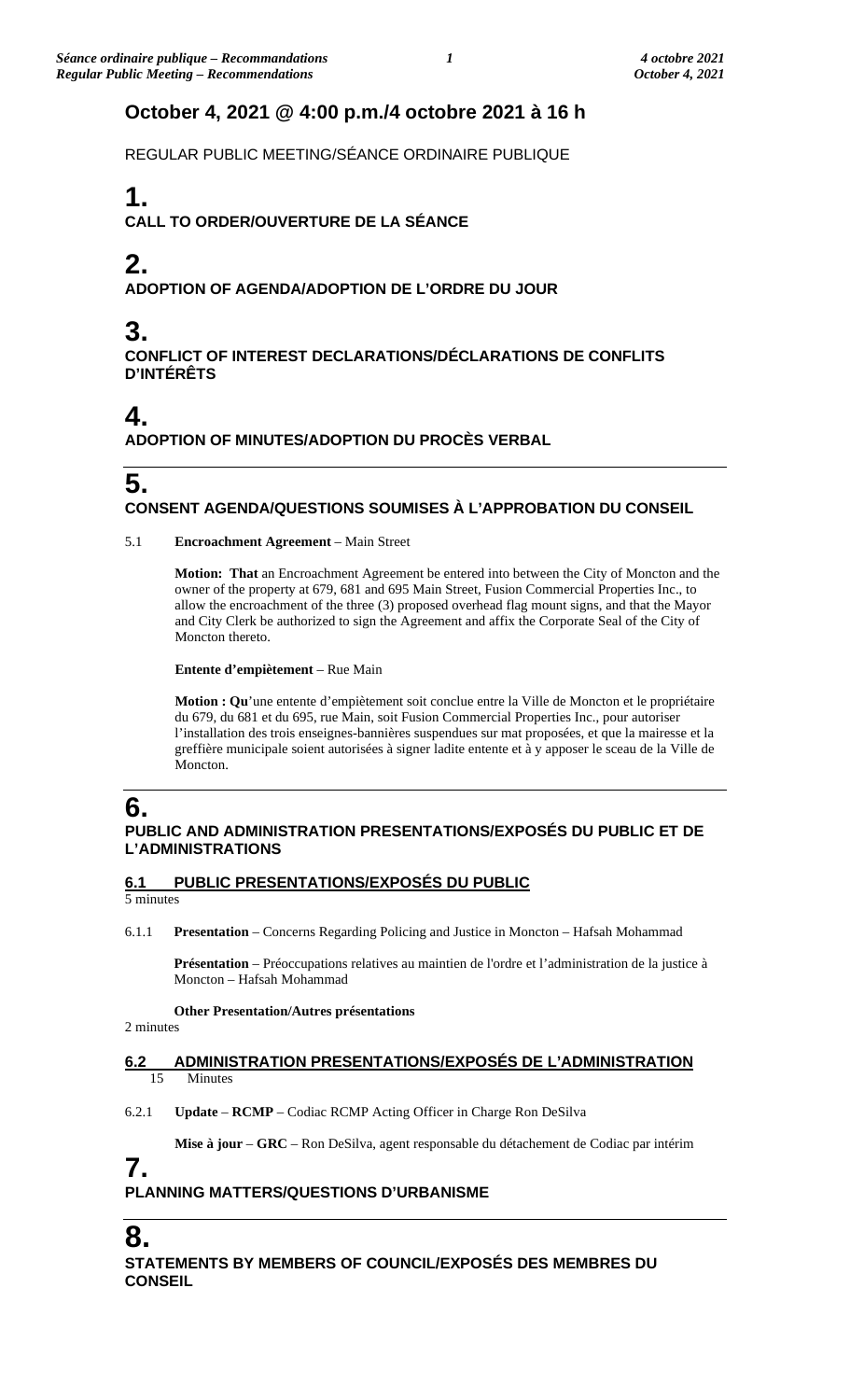**9.**

### **REPORTS AND RECOMMENDATIONS FROM COMMITTEES AND PRIVATE MEETINGS/RAPPORTS ET RECOMMANDATIONS DES COMITÉS ET RÉUNIONS À HUIS CLOS**

9.1 **Recommendation(s)** – Committee of the Whole – September 27, 2021

**Motion: That** Moncton City Council approve implementation of Phase 2 of the Codiac Transpo service plan, providing an additional 92 service hours weekly effective November 7, 2021 and direct administration to undertake all necessary recruitment and training preparations in 2021 to implement Phase 3 effective January 1, 2022 with Phase 4 planning to be reviewed in early 2022.

**Recommandation(s)** – Comité plénier – 27 septembre 2021

**Motion : Que** le Conseil municipal de Moncton approuve la mise en œuvre de la phase 2 du plan de service de Codiac Transpo prévoyant un supplément de 92 heures de service par semaine avec effet le 7 novembre 2021 et demande à l'Administration de s'occuper de tous les préparatifs nécessaires pour le recrutement et la formation en 2021 afin de mettre en œuvre la phase 3 avec effet le 1<sup>er</sup> janvier 2022, en prévoyant de réviser la phase 4 au début de 2022.

## **10. REPORTS FROM ADMINISTRATION/ RAPPORTS DE L'ADMINISTRATION**

10.1 **Revision** – NB Official Languages Act

**Motion: That** City Council approve the attached document for submission to the Commissioners as part of the New Brunswick OLA revision process.

**Révision** de la Loi sur les langues officielles du N.-B.

**Motion : Que** le Conseil municipal approuve le document ci-joint pour qu'il soit acheminé aux commissaires dans le cadre de la révision de la LLO du Nouveau-Brunswick.

10.2 **Sewer System** Review and Master Plan – Phase 8 Final Report

**Motion: That** City Council authorize Administration to incorporate the sewer rehabilitation and renewal recommendations and priorities forthcoming from Phase 8 of the Sewer System Review & Master Plan through the City's future Capital Works Programs.

**Réseau d'égout** – Examen et plan directeur – Rapport final de la Phase 8

**Motion : Que** le Conseil municipal autorise l'Administration à intégrer, dans le cadre du Programme des projets d'immobilisations de la Ville, les recommandations et les priorités portant sur la réfection et le renouvellement des égouts et découlant de la phase 8 du projet *Réseau d'égouts : Examen et plan directeur*.

10.3 **Tender TCS21-046** – Snow and Ice Control of RCMP, Treitz Haus, Thomas Williams and Resurgo

**Motion: That** Moncton City Council approve Administration's recommendation to award Tender #TCS21-046 – Snow and Ice Control of RCMP, Treitz Haus, Thomas Williams, Resurgo Place Parking Lots and Walkways to the lowest Bidder meeting the Terms, Conditions, and Specifications, being Ayles Natural Landscaping Ltd., for the Total Tendered Seasonal Price of \$48,951.43, including H.S.T. @ 15%, for a twelve (12) month period with options to extend the Contract for up to four (4) additional twelve (12) month periods , if it is in the City's best interest to do so.

**Appel d'offres TCS21-046** – Déneigement et déverglaçage – GRC Codiac, Maison Treitz, Maison Thomas-Williams et Place Resurgo

**Motion : Que** le Conseil municipal de Moncton approuve la recommandation de l'Administration d'attribuer le contrat de l'appel d'offres TCS21-046 (Déneigement et déverglaçage), pour le déneigement et le déverglaçage des terrains de stationnement et des chemins de la GRC, de la Maison Treitz, de la Maison Thomas-Williams et de la Place Resurgo, au soumissionnaire le moins-disant qui respecte les clauses, les conditions et le cahier des charges, soit Ayles Natural Landscaping Ltd., en contrepartie du prix total pour la saison soumis de 48 951,43 \$, dont la TVH de 15 %, pour une durée de 12 mois; le contrat sera assorti d'options permettant de le proroger pour au plus 4 périodes supplémentaires d'une durée de 12 mois chacune, si cette prorogation répond aux intérêts supérieurs de la Ville.

10.4 **Purchase** of Coarse Bulk Highway Salt 2021-2022 Season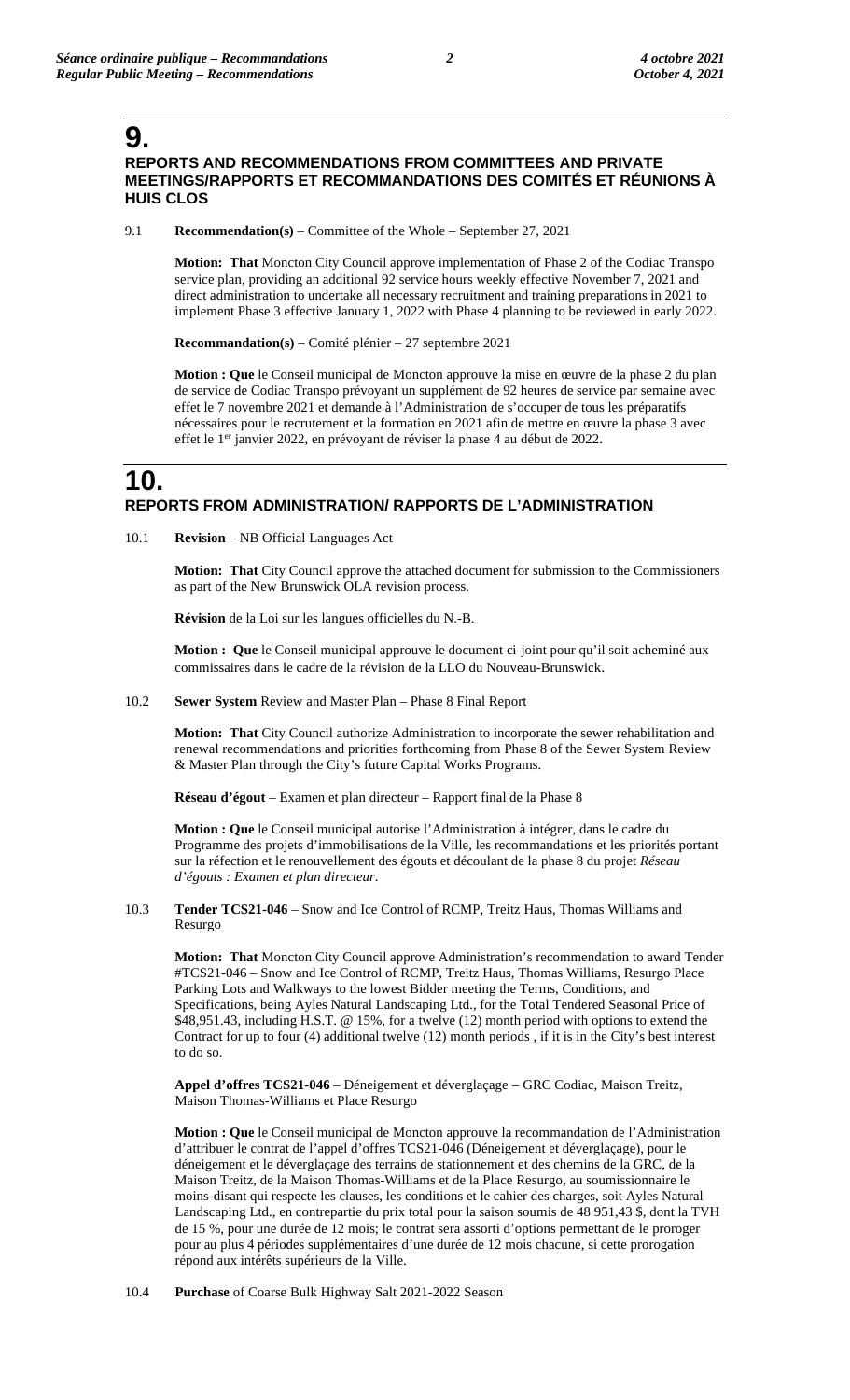**Motion: That** Moncton City Council authorize the City of Moncton to enter into an agreement with Nutrien Ltd. for the Supply of Coarse Bulk Highway Salt for the 2021-2022 season, effective September 1, 2021 through to August 31, 2022, at a unit price of \$58.00 per metric tonne, plus H.S.T. @ 15%, in accordance with the Province of New Brunswick's Standing Offer Agreement #P034001820, and that the Mayor and City Clerk be authorized to sign all necessary documents and to affix the corporate seal of the City of Moncton thereto.

**Achat** de sel de voirie en vrac pour la saison 2021-2022

**Motion : Que** le Conseil municipal de Moncton autorise la Ville à conclure, avec Nutrien Ltd., une entente pour la fourniture de sel de voirie en vrac en prévision de la saison 2021-2022, pendant la durée comprise entre le 1<sup>er</sup> septembre 2021 et le 31 août 2022, au prix unitaire de 58 \$ la tonne métrique, TVH de 15 % en sus, conformément à l'entente de l'offre à commandes du gouvernement du Nouveau-Brunswick n° P034001820, et que la mairesse et la greffière municipale soient autorisées à signer tous les documents nécessaires et à y apposer le sceau de la Ville de Moncton.

## **11. READING OF BY-LAWS/LECTURE D'ARRÊTÉS MUNICIPAUX**

### **12. NOTICES MOTIONS AND RESOLUTIONS/AVIS DE MOTIONS ET RÉSOLUTIONS**

- 12.1 **Resolution** –By-Law Enforcement Officers –Steve Gaudreault, Katelin Cook, Neal LeBlanc, Tom Lasnel and Sunny Duguay
	- WHEREAS by virtue of the Local Governance Act, S.N.B. 2017, c. 18, and all applicable regulations adopted under it, and the Police Act, S.N.B., 1977, c. P-9.2, Council may appoint by-law enforcement officers for the local government, and a by-law enforcement officer has the powers and immunities of a police officer for the purposes of enforcing the by-laws of the municipality for which he or she is appointed as are stipulated in the appointment, but has in no other regard the powers or immunities of a police officer;

#### INSPECTIONS AND WHEREAS

by virtue of Section 144 of the Local Governance Act, if the Local Governance Act, any other Act or a by-law of Council authorizes an inspection or requires anything to be inspected by a local government, a bylaw enforcement officer may, after giving reasonable notice to the owner or occupant of the land, building or other structure, inter alia, enter the land, building or other structure at any reasonable time, and carry out the inspection;

#### PROCEEDINGS, ORDERS AND NOTICES AND WHEREAS

by virtue of Subsection 150(1) of the Local Governance Act, Council may designate any person in whose name proceedings for an offence under a bylaw, including but not limited to Informations, may be laid or commenced;

AND WHEREAS by virtue of the Local Governance Act and any other Act or a by-law of Council, a by-law enforcement officer may be authorized by Council to issue Notices, Orders and Demands and any other similar documents, as prescribed by and provided for in the Local Governance Act and any other Act or a bylaw of Council;

NOW THEREFORE BE IT RESOLVED THAT Steve Goudreault, Katelin Cook, Neal LeBlanc, Tom Lasnel and Sunny Duguay be appointed By-Law Enforcement Officers for the City of Moncton, and that they be authorized to enforce any by-law, or any applicable Act and regulation, and any amendments thereto;

BE IT FURTHER RESOLVED THAT Steve Gaudreault, Katelin Cook, Neal LeBlanc, Tom Lasnel and Sunny Duguay be authorized to carry out any inspection, enter any land, building, premises, other structure and dwelling or dwelling unit, and take any such action, exercise such power and perform such duty as they may deem necessary, and as may be set out in any by-law, or any applicable Act and regulation, and any amendments thereto, to enforce any provisions of any by-law, and any applicable Act and regulation, and any amendments thereto; and,

BE IT FURTHER RESOLVED THAT Steve Gaudreault, Katelin Cook, Neal LeBlanc, Tom Lasnel and Sunny Duguay be authorized to act for and on Council's behalf, and are hereby designated and authorized as persons in whose name Informations, and any other proceedings, may be laid or commenced for an offence under any by-law, or any applicable Act and regulation pursuant to the sections noted in the Acts referenced above; and designated and authorized to issue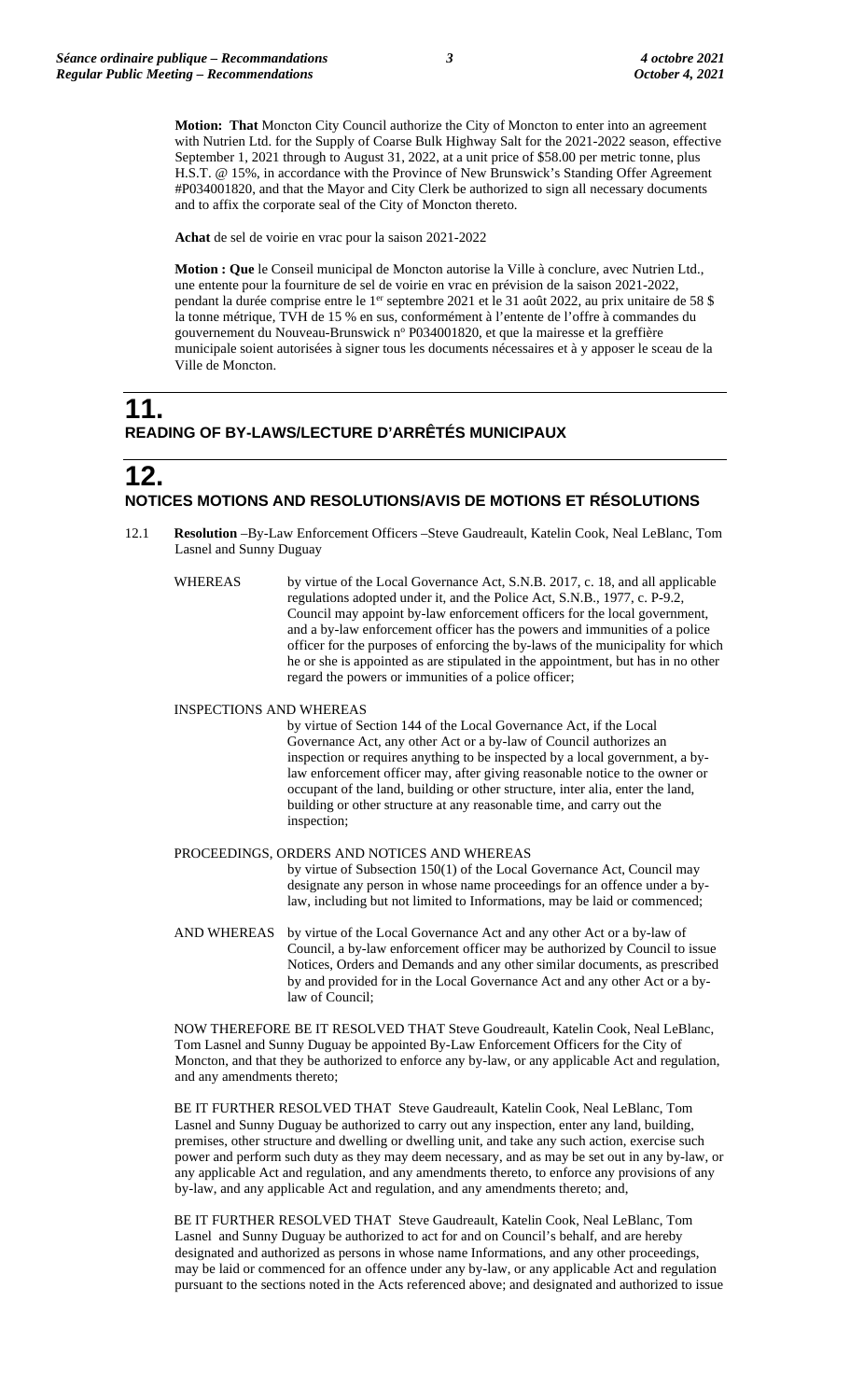Notices, Orders and Demands and any other similar documents, as prescribed by and provided for in the Local Governance Act and any other Act or a by-law of Council.

**Résolution** – Agents d'exécution des arrêtés –Steve Gaudreault, Katelin Cook, Neal LeBlanc, Tom Lasnel et Sunny Duguay

ATTENDU QU' en vertu de la *Loi sur la gouvernance locale* (L.N.-B. 2017, ch. 18) et de tous les règlements d'application en vigueur adoptés en vertu de cette loi, et de la *Loi sur la police* (L.N.-B. 1977, ch. P-9.2), le Conseil municipal peut désigner les agents d'exécution des arrêtés pour la municipalité et que l'agent de l'exécution des arrêtés a les pouvoirs et l'immunité d'un agent de police pour exécuter les arrêtés de la municipalité pour laquelle il est nommé selon les modalités précisées dans l'acte de nomination, sans toutefois être investi de ces pouvoirs et de cette immunité par ailleurs;

#### INSPECTIONS ET ATTENDU QU'

en vertu de l'article 144 de la *Loi sur la gouvernance locale*, si cette Loi, toute autre loi ou un arrêté municipal autorise une inspection ou exige que l'Administration locale inspecte quoi que ce soit, un agent d'exécution des arrêtés peut, après avoir donné un avis raisonnable au propriétaire ou à l'occupant des terrains, des bâtiments ou des autres structures, entre autres, avoir accès, à toute heure raisonnable, à ces terrains, à ces bâtiments ou à ces autres infrastructures et en faire l'inspection;

#### INSTANCES, ORDONNANCES ET AVIS ET ATTENDU QU'

en vertu du paragraphe 150(1) de la *Loi sur la gouvernance locale*, le Conseil peut désigner toute personne au nom de laquelle des instances pour des infractions en vertu d'un arrêté, y compris, sans toutefois s'y limiter, des dénonciations, peuvent être déposées ou entamées;

ET ATTENDU QU' en vertu de la *Loi sur la gouvernance locale* et de toute autre loi ou d'un arrêté municipal, un agent d'exécution des arrêtés peut être autorisé par le Conseil municipal à rendre des avis et des ordonnances et à déposer des demandes formelles et tous les documents assimilés, selon les modalités prescrites par la *Loi sur la gouvernance locale* et prévues dans cette loi et dans toute autre loi ou dans un arrêté municipal;

IL EST PAR CONSÉQUENT RÉSOLU QUE Steve Goudreault, Katelin Cook, Neal LeBlanc, Tom Lasnel et Sunny Duguay soient nommés à titre d'agents chargés de l'exécution des arrêtés de la Ville de Moncton et qu'ils soient autorisés à faire appliquer les arrêtés ou l'ensemble des lois et des règlements applicables, ainsi que toutes les modifications qui y sont apportées;

IL EST EN OUTRE RÉSOLU QUE Steve Gaudreault, Katelin Cook, Neal LeBlanc, Tom Lasnel et Sunny Duguay soient autorisés à procéder à l'inspection des terrains, bâtiments, locaux et autres structures et habitations ou logements et à prendre les mesures, à exercer les pouvoirs et à s'acquitter des fonctions qu'ils peuvent juger nécessaires, selon les modalités indiquées dans les arrêtés, ou dans l'ensemble des lois et des règlements d'application en vigueur, ainsi que dans toutes leurs versions modifiées, afin de faire appliquer les dispositions des arrêtés, ainsi que de l'ensemble des lois et des règlements d'application en vigueur et de leurs versions modifiées;

IL EST EN OUTRE RÉSOLU QUE Steve Gaudreault, Katelin Cook, Neal LeBlanc, Tom Lasnel et Sunny Duguay soient autorisés à intervenir au nom du Conseil municipal et soient par la présente désignés pour et autorisés à intervenir à titre de personnes au nom desquelles des dénonciations et d'autres instances peuvent être déposées ou entamées pour des infractions en vertu d'un arrêté, ou encore d'une loi et d'un règlement d'application en vigueur en vertu des articles des lois visées ci-dessus, qu'ils soient désignés pour et autorisés à rendre des avis et des ordonnances et à déposer des demandes formelles et tous les autres documents assimilés selon les modalités prescrites et prévues dans la *Loi sur la gouvernance locale* et dans toute autre loi ou dans un arrêté municipal.

#### 12.2 **Resolution** –By-Law Enforcement Officer – Ian Dupplesis

WHEREAS by virtue of the Local Governance Act, S.N.B. 2017, c. 18, and all applicable regulations adopted under it, and the Police Act, S.N.B., 1977, c. P-9.2, Council may appoint by-law enforcement officers for the local government, and a by-law enforcement officer has the powers and immunities of a police officer for the purposes of enforcing the by-laws of the municipality for which he or she is appointed as are stipulated in the appointment, but has in no other regard the powers or immunities of a police officer;

#### INSPECTIONS AND WHEREAS

by virtue of Section 133 of the Community Planning Act, S.N.B. 2017, c. 19, Council may authorize any person to enter at all reasonable times any land, building or premises, subject to the requirements of said Section 133;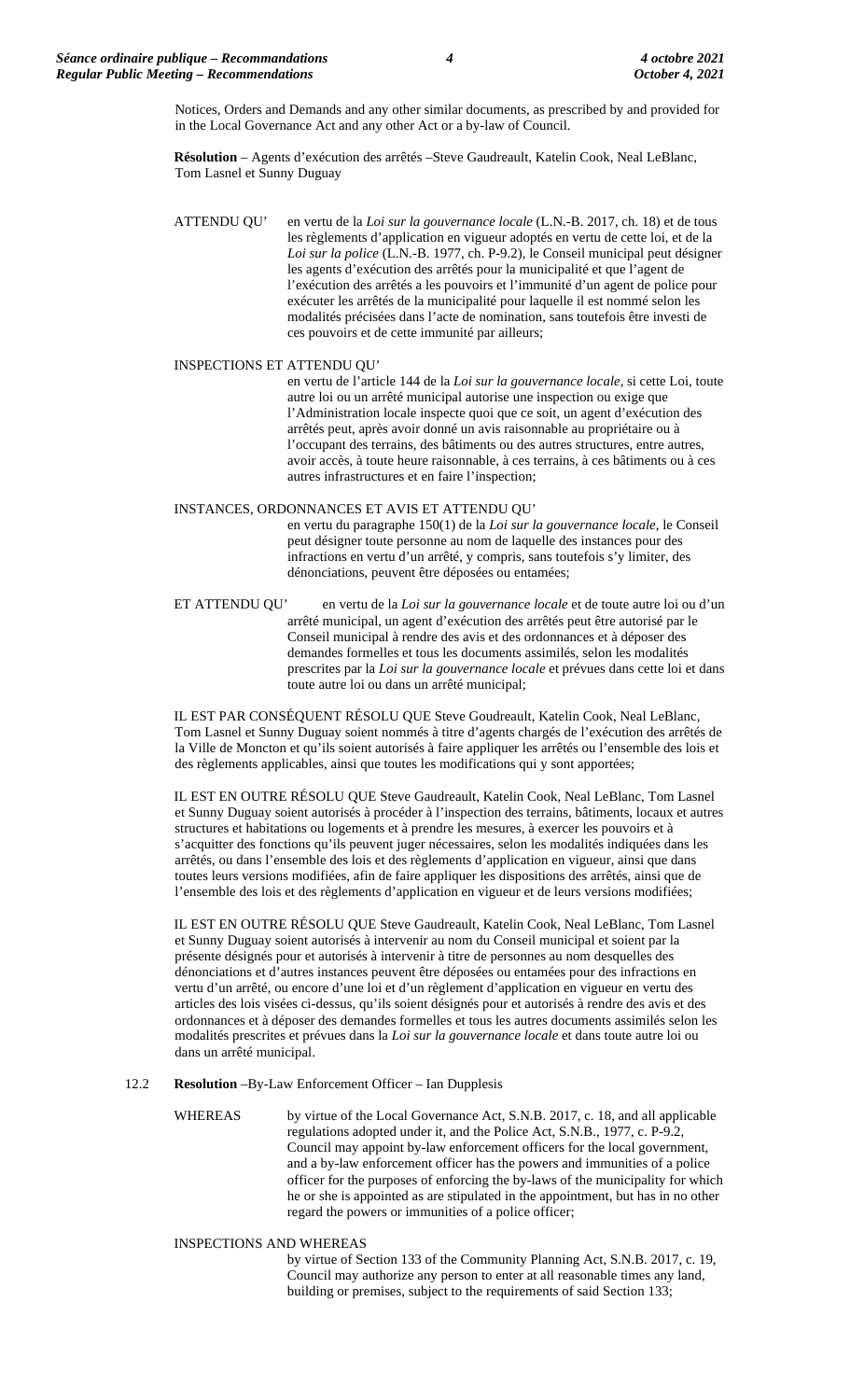- AND WHEREAS by virtue of Section 144 of the Local Governance Act, if the Local Governance Act, any other Act or a by-law of Council authorizes an inspection or requires anything to be inspected by a local government, a bylaw enforcement officer may, after giving reasonable notice to the owner or occupant of the land, building or other structure, inter alia, enter the land, building or other structure at any reasonable time, and carry out the inspection;
- PROCEEDINGS, APPLICATIONS, ORDERS AND NOTICES AND WHEREAS by virtue of Subsection 150(1) of the Local Governance Act, Council may designate any person in whose name proceedings for an offence under a bylaw, including but not limited to Informations, may be laid or commenced;
- AND WHEREAS by virtue of the Local Governance Act and any other Act or a by-law of Council, a by-law enforcement officer may be authorized by Council to issue Notices, Orders and Demands and any other similar documents, as prescribed by and provided for in the Local Governance Act and any other Act or a bylaw of Council;
- AND WHEREAS by virtue of Section 139 of the Community Planning Act, Council may designate any person in whose name proceedings for an offence under the Community Planning Act, including but not limited to Informations, may be laid or commenced;
- AND WHEREAS by virtue of Section 134 of the Community Planning Act, Council may duly authorize a person to issue Orders under the said Section 134 of the Community Planning Act;
- AND WHEREAS by virtue of Subsection 135(1) of the Community Planning Act, Council may designate a person for the purposes of making an application to The Court of Queen's Bench of New Brunswick or a judge of that court for any of the orders described in Subsection 135(2) of the said Community Planning Act.

NOW THEREFORE BE IT RESOLVED THAT Ian Dupplesis be appointed By-Law Enforcement Officers for the City of Moncton, and that they be authorized to enforce any by-law, or any applicable Act and regulation, and any amendments thereto;

BE IT FURTHER RESOLVED THAT Ian Dupplesis be authorized to carry out any inspection, enter any land, building, premises, other structure and dwelling or dwelling unit, and take any such action, exercise such power and perform such duty as they may deem necessary, and as may be set out in any by-law, or any applicable Act and regulation, and any amendments thereto, to enforce any provisions of any by-law, and any applicable Act and regulation, and any amendments thereto; and,

BE IT FURTHER RESOLVED THAT Ian Dupplesis be authorized to act for and on Council's behalf, and are hereby designated and authorized as persons in whose name Informations, and any other proceedings, may be laid or commenced for an offence under any by-law, or any applicable Act and regulation pursuant to the sections noted in the Acts referenced above; and designated and authorized to and designated and authorised to issue Notices, Orders and Demands and any other similar documents, as prescribed by and provided for in the Local Governance Act and any other Act or a by-law of Council; and designated and authorized to issue Orders by virtue of Section 134 of the Community Planning Act; and designated and authorized to make applications to The Court of Queen's Bench of New Brunswick or a judge of that court by virtue of Section 135 of the Community Planning Act.

**Résolution** – Agent d'exécution des arrêtés – Ian Duplessis

ATTENDU QU' en vertu de la *Loi sur la gouvernance locale* (L.N.-B. 2017, ch. 18) et de tous les règlements d'application en vigueur adoptés en vertu de cette loi, et de la *Loi sur la police* (L.N.-B. 1977, ch. P-9.2), le Conseil municipal peut désigner les agents d'exécution des arrêtés pour la municipalité et que l'agent de l'exécution des arrêtés a les pouvoirs et l'immunité d'un agent de police pour exécuter les arrêtés de la municipalité pour laquelle il est nommé selon les modalités précisées dans l'acte de nomination, sans toutefois être investi de ces pouvoirs et de cette immunité par ailleurs;

INSPECTIONS ET ATTENDU QU'

en vertu de l'article 133 de la *Loi sur l'urbanisme* (L.N.-B. 2017, ch. 19), le Conseil municipal peut autoriser quiconque à avoir accès en permanence aux terrains, bâtiments ou locaux, sous réserve des exigences dudit article 133;

ET ATTENDU QU' en vertu de l'article 144 de la *Loi sur la gouvernance locale*, si cette Loi, toute autre loi ou un arrêté municipal autorise une inspection ou exige que